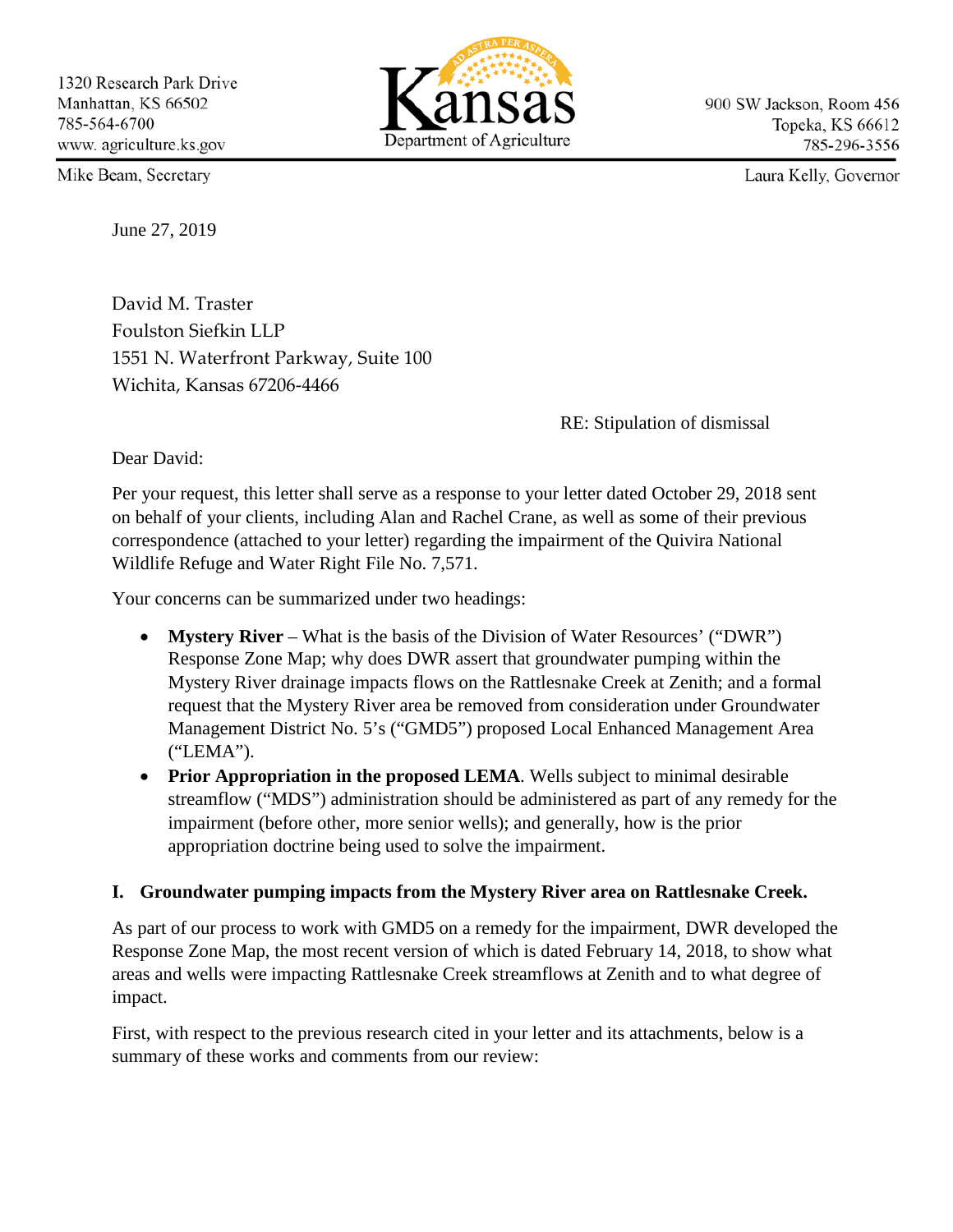- 1. *Figure 3 from the Kansas Geological Survey's ("KGS") Mineral Intrusion Report of 1992 (OFR 92-25)*. The map depicts the KGS's estimates of 1991 groundwater level contours of the area. The map provides a general sense of the overall movement of groundwater at that point in time. It appears the area of the Mystery River is between arrows indicating a movement dominantly northeast while including some areas with a more easterly movement. In any case, the map scale is too coarse to be definitive with respect to potential impacts of pumping on Rattlesnake Creek flows at Zenith.
- 2. *Figure 16 from the KGS Final Model Report for the Middle Arkansas River, June 2006*. The comment above applies here as well. In addition, the area in question is on the southeast boundary of the model, with water levels and resulting flow paths along this boundary largely determined by the boundary conditions assumed in the groundwater model's development.
- 3. *Bedrock map of the area*. While interesting, bedrock elevations cannot be assumed to control groundwater movement, except for bedrock highs that impede such flow. I do not see evidence of this condition in the attachment.
- 4. *Former Chief Engineer David Pope's 1999 letter* changing the Mystery River drainage from tributary to the Rattlesnake Creek to tributary to the Middle Arkansas River with his conclusions on the implications of this change to the Rattlesnake Creek Partnership's Program. The NRCS/U.S. Geological Survey work referenced was with respect to surface water drainage, not groundwater flow. While as a general matter, there is often a general correlation between surface water flow direction and groundwater flow direction, they are not the same. While Mr. Pope did make certain conclusions as to the implication of this change to the Partnership's Program, I did not read this as a finding of no impact or a decision that went beyond the Partnership's program.
- 5. *Reference to statements in my final impairment report* finding that junior groundwater pumping within the Rattlesnake Creek is impairing the Refuge's water right. I would acknowledge our model runs for the impairment investigation were restricted to junior groundwater pumping within the surface drainage of the Rattlesnake Creek above the Refuge. This modeling was done to determine if impairment was occurring and found impairment to be occurring regularly and significantly. Since that report, we have been working with GMD5 to develop a remedy for the impairment. As we began this remedy modeling work, we found that groundwater pumping from within the Rattlesnake Creek accounted for only 75% of total impacts of groundwater pumping at Zenith. See my July 2017 presentation on remedy requirements on our impairment web page [\(https://www.agriculture.ks.gov/Quivira\)](https://www.agriculture.ks.gov/Quivira), slides 3-6, reporting of our initial findings on this point. This led us to use a method employed by GMD5's consultant, Balleau Groundwater ("BGW"), to create the Response Map, which determines which wells are impacting streamflow at Zenith and to what degree. This process allowed us to determine the specific areas outside the Rattlesnake Creek drainage with a significant impact on Zenith flows `and further, we found wells at the upper end of the Rattlesnake Creek drainage had minimal impact.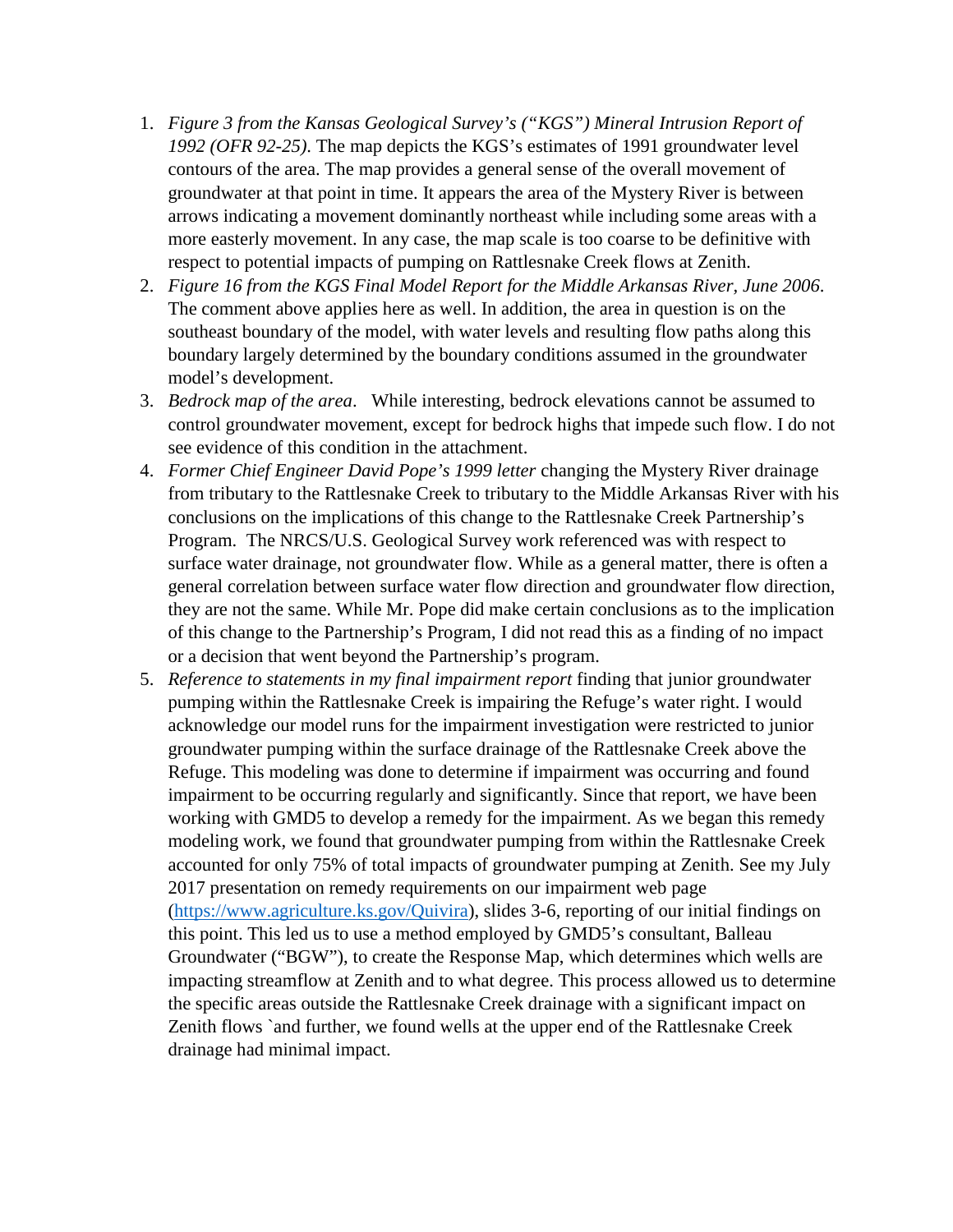- 6. *Anecdotal and actual evidence of water depths of the area* believed to support the conclusion that groundwater in the Mystery River Drainage is not flowing east to Zenith. Without more detailed information, I have no way of assessing this information.
- 7. *Statements and questions on the model run(s)* done to develop the Response Zone map. See below.

We now have the GMD5 Groundwater model, built on these earlier data and model work you cite, peer reviewed as the model was being developed by a DWR-hired expert modeler as well as others involved in the modeling committee that oversaw the model development process. The GMD5 model is the best science we currently have. I believe the model can be used to determine groundwater effects on surface flows with sufficient certainty and resolution for the questions at hand in seeking to define a remedy of the impairment.

With respect to the Response Zone Map, we have been transparent about its development, regularly sharing our work with GMD5 and BGW, and posting the result of our work on the web site above. This includes the following link with documentation of the method, the back-up data and model data: [http://dwr.kda.ks.gov/20170619.GMD5model\\_backup/](http://dwr.kda.ks.gov/20170619.GMD5model_backup/) (note: this link includes almost 6 Gb of compressed data; the explanatory memos are technical, written principally for groundwater modelers to review). As is noted above, the method employed to develop this map was based on a method used by BGW and using one of BGW's baseline model runs for reference. We extracted and processed output from the model runs differently than BGW to allow us to get the streamflow impact at Zenith rather than to the stream system generally as BGW determined. The response zone map was refined over much of a year, with input from GMD5. The final map was based on 823 model runs, with each model run determining how groundwater pumping at that location impacted Zenith streamflows over the long-term. The percentage impact noted is to flows at Zenith; it does not include impacts to other streams.

In conclusion, while the Mystery River may be tributary to the Arkansas River with respect to surface flows, our groundwater modeling work demonstrates how groundwater pumping impacts flows to the Refuge, and thus which wells should be considered in any remedy to the impairment.

## **II. Prior appropriation in the proposed LEMA and MDS.**

The other major issue raised in your letters is the role of priority of water right in addressing the impairment and, in particular, why MDS administration is not the starting point and principal means for reducing groundwater pumping to address the impairment.

This letter will principally respond to your MDS questions as at this point some of your initial concerns about reductions in water use are no longer applicable since GMD5 has changed their proposed LEMA since your first letter. The most recent GMD5 LEMA proposal only requires the removal of endguns and no longer requires reductions in water use. Regardless of the form that the impairment remedy takes, for any solution that requires a reduction in water use, as we maintain is necessary, such remedy will include the use of priority to the extent required by K.S.A. 82a-706b, 82a-1036, and 82a-1041.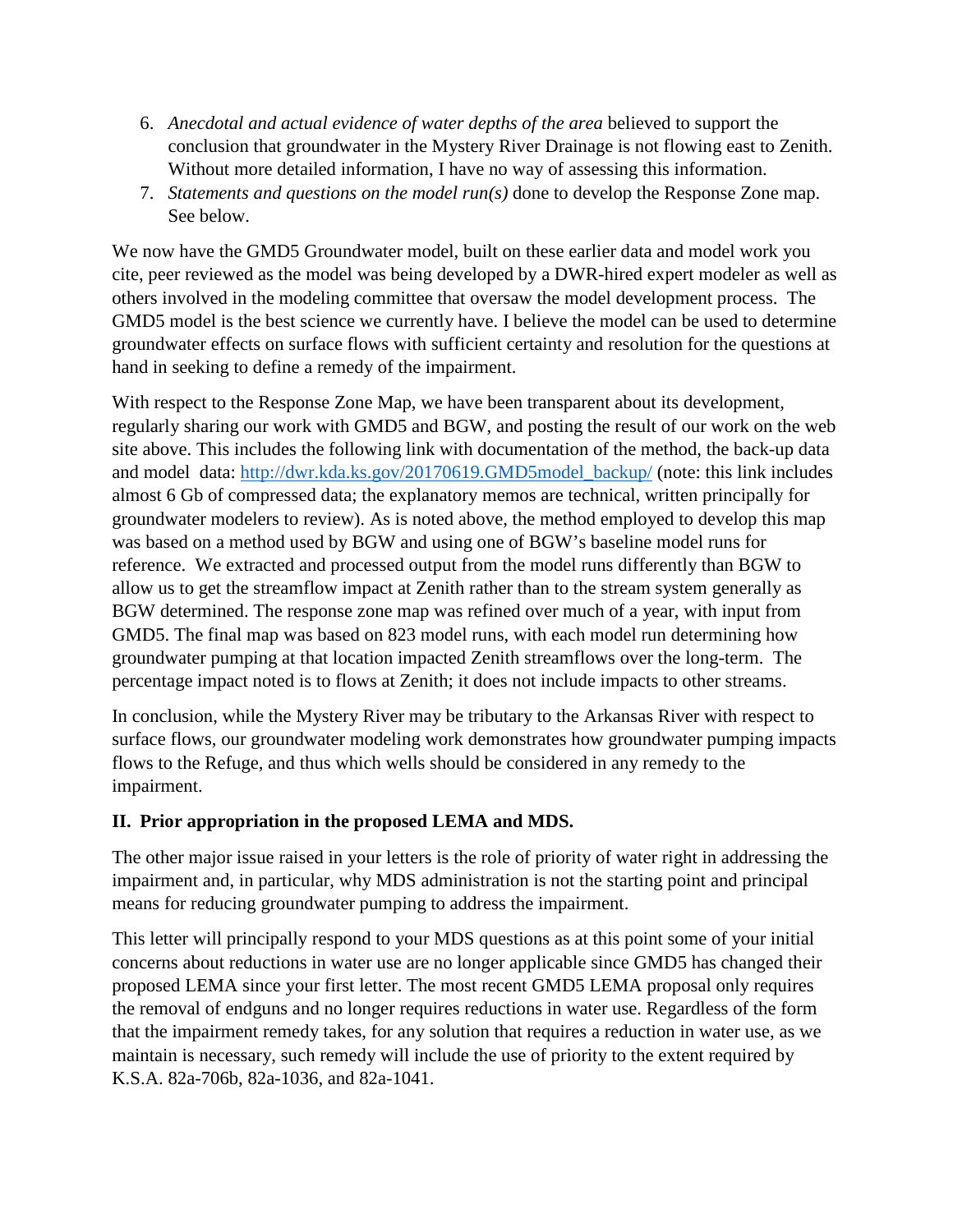As you are aware, in 1984, the Legislature amended the Kansas Water Appropriation Act to include MDS provisions on statutorily designated streams to protect streamflows from being further reduced (impaired) by subsequent appropriations. Monthly values are set in statute and we typically administer junior water rights on a weekly time step for MDS. Historically, KDA-DWR has declined to administer MDS in groundwater systems where there is an unclear or unknown connection between groundwater pumping and streamflow depletion. Where we have established a relationship between groundwater pumping near the river and its effect on streamflow, as on the Republican River, those groundwater water rights junior to MDS are administered when flow criteria are not met.

Now that we have the benefit of the GMD5 Model, we do have a quantifiable relationship between groundwater pumping and streamflow in Rattlesnake Creek. DWR is currently active in assessing this question. This includes the development of model runs to assess stream impact, but this time looking at the shorter-term impacts to streamflows. We hope to engage the basin on our work in the coming weeks.

|                                              | Water  | Points of |                             |
|----------------------------------------------|--------|-----------|-----------------------------|
| Region                                       | Rights | Diversion | <b>Authorized Acre-Feet</b> |
| Within 1 mile of RSC and its<br>tributaries  | 85     | 84        | 6,320                       |
| Within 2 miles of RSC and its<br>tributaries | 150    | 149       | 12,131                      |
| Zone A $(>10\%$ Response)                    | 263    | 269       | 21,404                      |
| Zone D $(>40\%$ Response)                    | 70     | 71        | 5,620                       |

We reviewed the quantities of water rights that are subject to potential MDS administration in your letter and its attachments. We developed the following numbers:

These numbers are a bit less than your numbers derived from WIMAS as additional quantities. The "authorized quantity" at times includes water already authorized by an overlapping water right. The "additional quantity" is the portion not authorized by another file. While totaling the additional quantities from WIMAS comes close to the net amount authorizing junior to MDS when considering overlapping water rights, there remains some duplications as such quantities can be stored by water right, by point of diversion or by use made of water, depending on the water rights.

At this early stage of assessment, I would expect MDS administration to provide only a portion of the groundwater pumping reductions necessary to remedy the impairment. Both the legal nature of MDS, with its purpose focused on ensuring the target streamflows are met, and the factual considerations on the amount and timing of junior pumping impacts to the stream, will